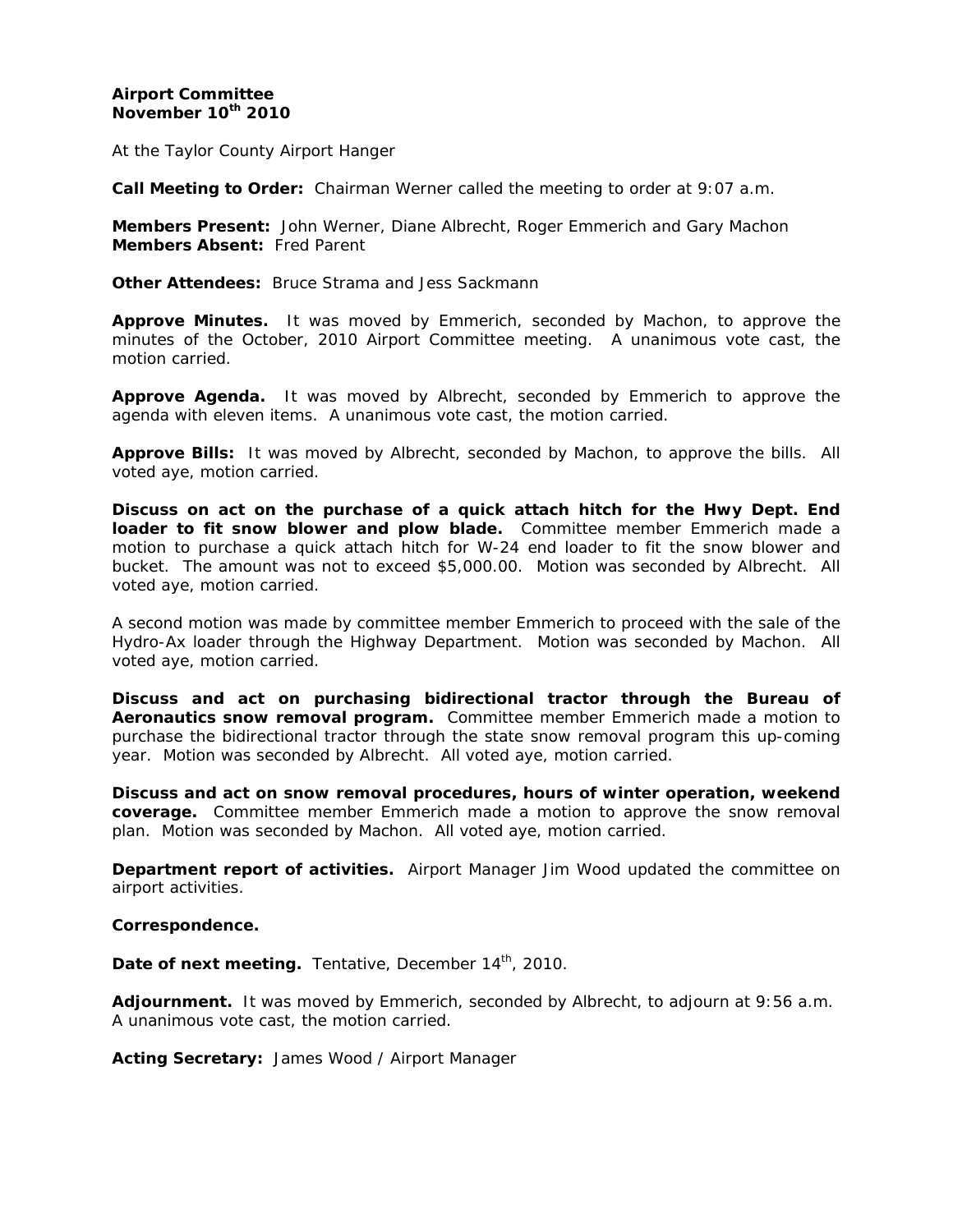## **Airport Committee October 6th, 2010 At the Taylor County Airport**

**Call Meeting to Order:** Chairman Werner called the meeting to order at 9:00 a.m.

**Members Present:** John Werner, Fred Parent, Diane Albrecht, Roger Emmerich and Gary Machon **Members Absent:** 

**Other Attendees:** Darla Jochimsen, Bruce Strama and Brian Wilson

**Approve Minutes.** It was moved by Parent, seconded by Machon, to approve the minutes of the August 2010 Airport Committee meeting with the corrections to report of activities and to committee member Emmerich added to members present. A unanimous vote cast, the motion carried.

**Approve Agenda.** It was moved by Albrecht, seconded by Parent to approve the agenda with thirteen items. A unanimous vote cast, the motion carried.

**Approve Bills.** It was moved by Parent, seconded by Albrecht, to approve the bills. All voted aye, motion carried.

**Discuss on 2010 fencing Project.** Committee Chair John Werner updated members on the timetable of the fencing project. A schedule was given to members for review along with deadline date for bidding. The project is slated to start December 2010, weather permitting.

**Discuss and act on resolution related to the transfer of property from Taylor County to Taylor County Airport.** Committee member Emmerich made a motion to approve and forward the resolution to County Board pending the approval of Corporation Counsel. Motion was seconded by Parent. All voted aye, motion carried.

**Discuss and act on negotiations regarding the property or easement over the Joe Leader property.** The committee went into closed session with a motion by Parent at 9:21 a.m. pursuant to section 19.85 (1) (e) for the liberating in negotiating the purchasing of public properties, and the investing public funds, or conducting other specific public business. Motion was seconded by Albrecht, all voted aye. Vote was unanimous.

The committee came out of closed session at 9:40 a.m. with a motion from Parent seconded by Machon. All voted aye, the vote was unanimous.

Committee member Emmerich made a motion to authorize the Bureau of Aeronautics to negotiate with the Leaders regarding their property needed for the completion of the airport development project. Motion was seconded by Machon, all voted aye, motion carried.

**Department report of activities.** Airport Manager Jim Wood updated the committee on airport activities. There was some discussion regarding the possible need to lease an end loader for the upcoming winter. The upcoming winter operations were discussed.

**Correspondence.** A letter from the Bureau or Aeronautics was passed around regarding the past 5010 inspection that was completed in September.

**Date of next meeting.** Tentative, November 9, 2010.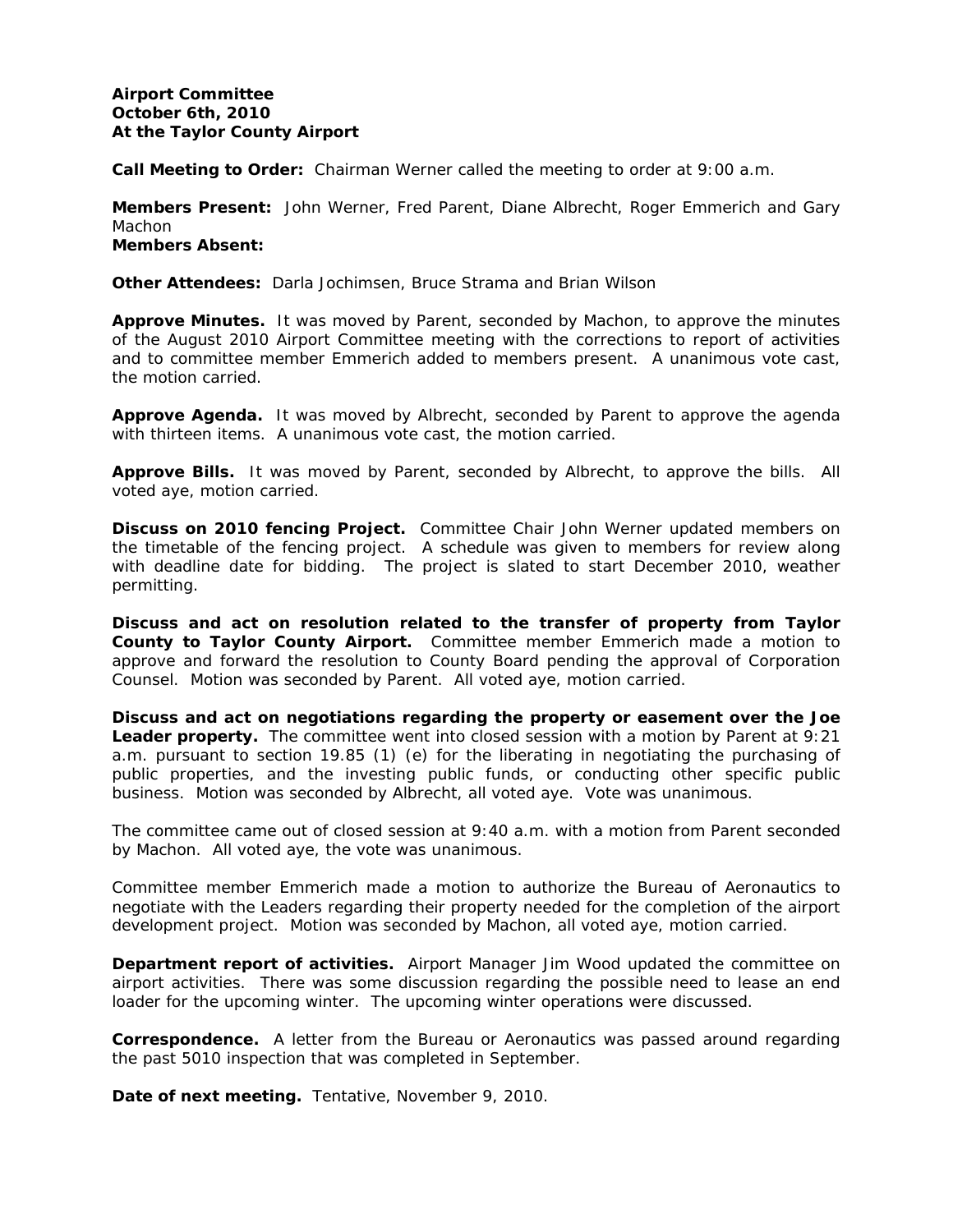**Adjournment.** It was moved by Albrecht, seconded by Machon, to adjourn at 9:50 a.m. A unanimous vote cast, the motion carried.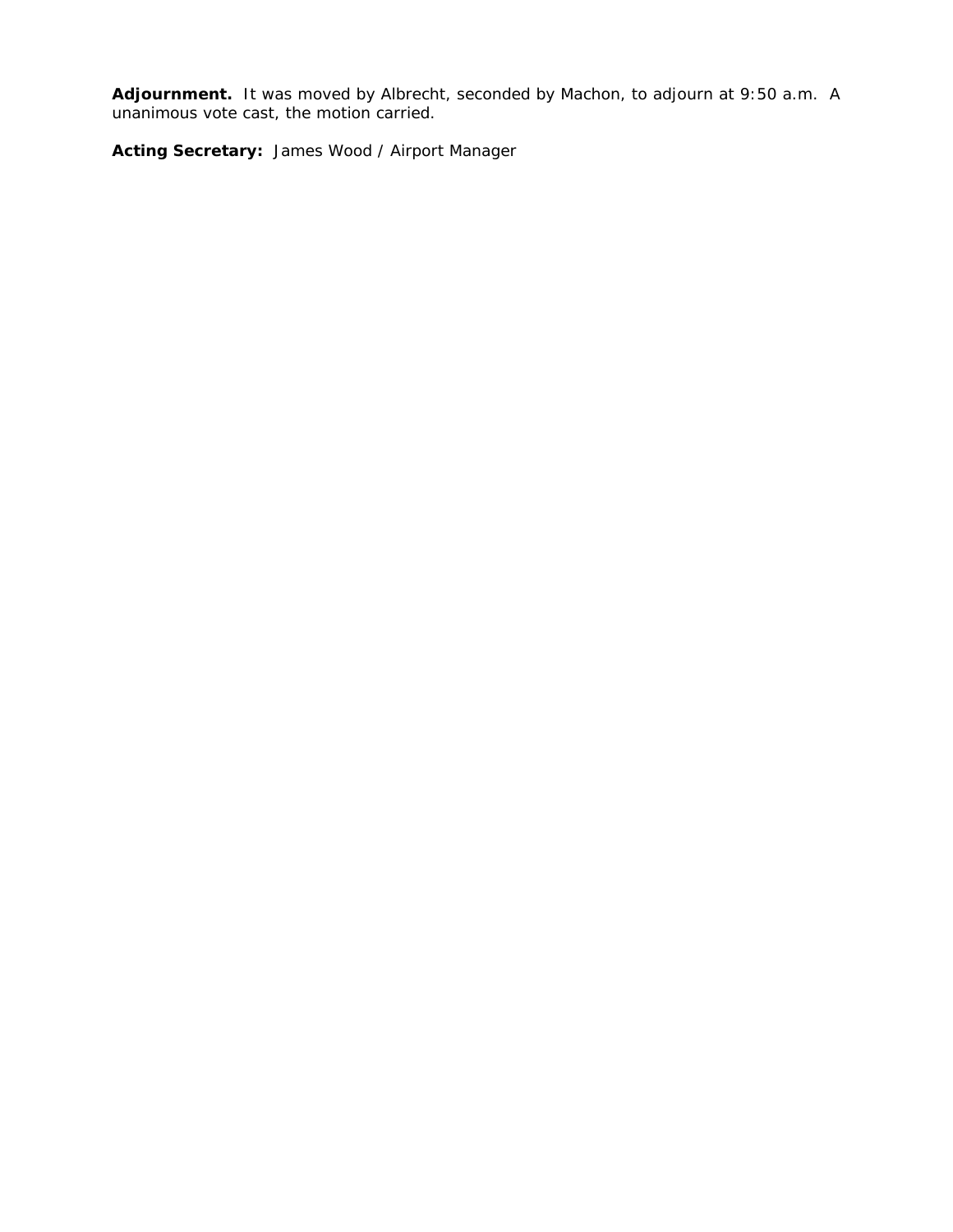August 10th 2010 At the Taylor County Airport

**Call Meeting to Order:** Chairman Werner called the meeting to order at 9:00 a.m.

**Members Present:** John Werner, Fred Parent and Gary Machon **Members Absent:** Diane Albrecht

**Other Attendees:** Darla Jochimsen

**Approve Minutes.** It was moved by Parent, seconded by Machon, to approve the minutes of the June, 2010 Airport Committee meeting. A unanimous vote cast, the motion carried.

**Approve Agenda.** It was moved by Emmerich, seconded by Parent to approve the agenda with twelve items. A unanimous vote cast, the motion carried.

**Approve Bills:** It was moved by Parent, seconded by Emmerich, to approve the bills. All voted aye, motion carried.

**Discuss and act on 2011 budget.** Committee member Emmerich made a Motion to forward the budget as submitted. Motion was seconded by Machon. All voted aye, motion carried.

**Discuss and act on 2010 fencing project.** Committee members were given information regarding the 2010 fencing project. The staking for the perimeter of the fencing area still needed to be complete. Also DNR concurrence still needed to be completed.

**Discuss and act on using County Hanger for fly-In.** Airport Manager Wood asked committee members for permission to use the counties hanger for a fall fly in meeting along with other aviation activities slated for this fall. Committee members all agreed. No motion was taken.

**Discussion on changing fuel rate formula along with contract fueling.** There was some discussion regarding the fuel rate formula for which the County airport charges for fuel. Airport manager Wood gave committee members and updated fuel pricing sheet for the surrounding areas. It was noted that due to the timeframe of when the last fuel was purchased the County would be at a higher rate per charging fuel. Committee members were asked to lower the rate formula to coincide with surrounding airports. There was some discussion regarding the formula. A motion was made by committee member Emmerich not to change the fuel rate charge formula and leave it as is. Motion was seconded by Machon. All voted aye, motion carried.

On other business committee members were given information on contract fueling. Contract fueling would allow part 135 cargo, air ambulance, and other passenger operations to receive a discount on fuel depending upon the amount of fuel they purchased. Airport Manager Wood also stated that surrounding airports were using contract fuel to increase traffic and increase the volume of fuel being pumped. Committee members decided not to pursue contract fueling at this time.

**Department report of activities.** Airport Manager Jim Wood updated the committee on airport activities. It was noted that the Wisconsin Aviation land use Seminar would be held in

**Correspondence.**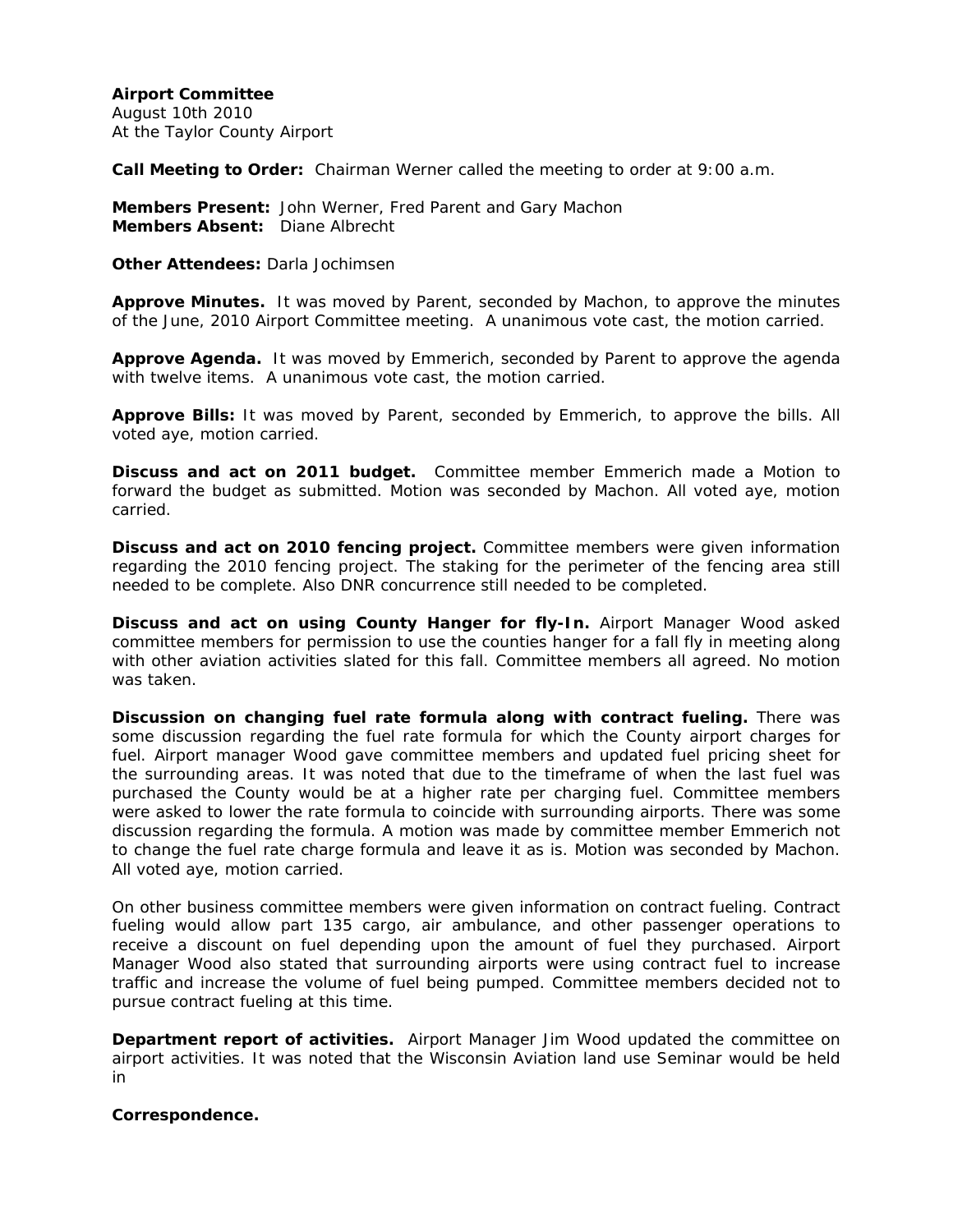# **Date of next meeting.** Tentative September 14

**Adjournment.** It was moved by Emmerich, seconded by Machon, to adjourn at 10:55 a.m. A unanimous vote cast, the motion carried.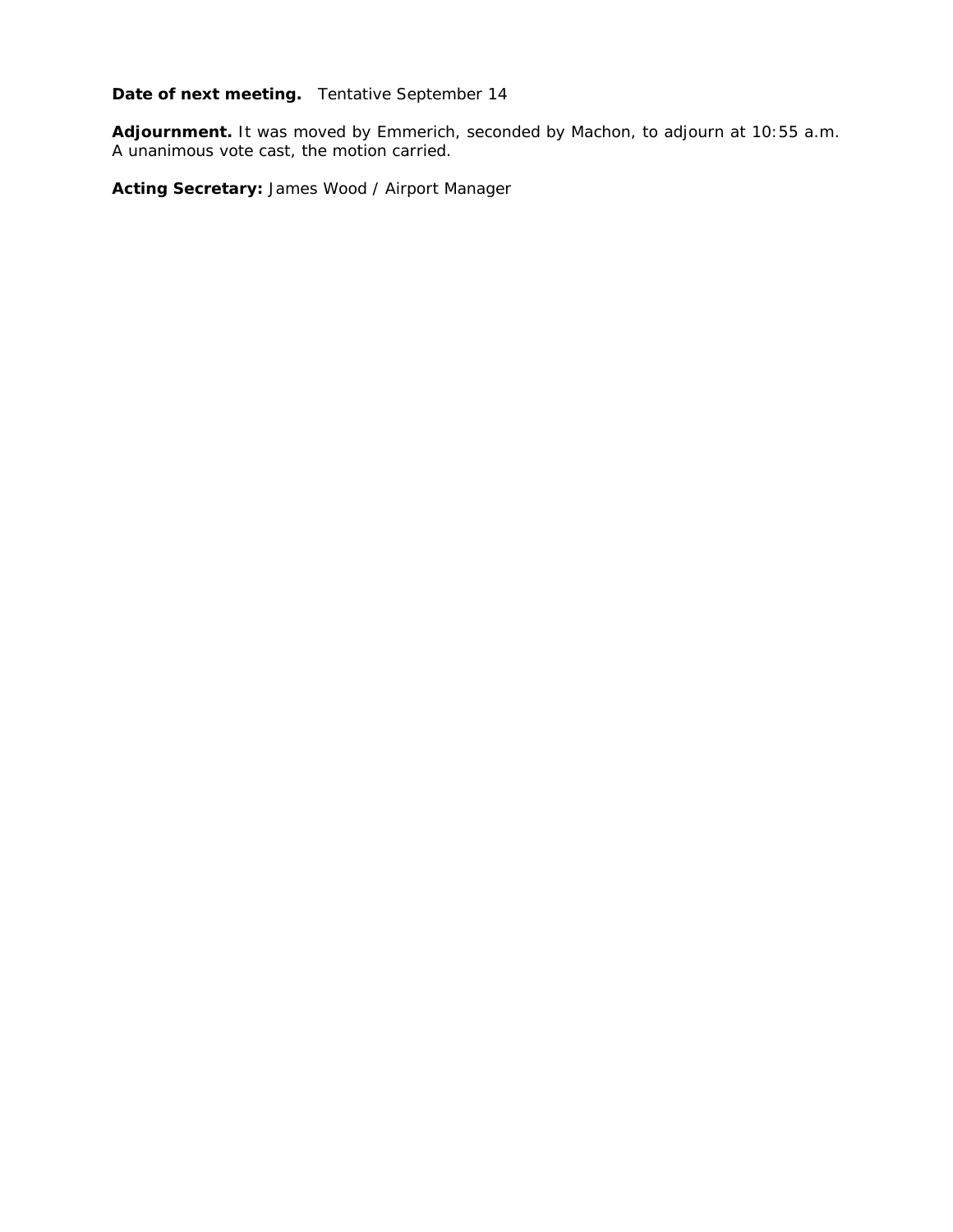June 14th 2010 At the Taylor County Airport

**Call Meeting to Order:** Chairman Werner called the meeting to order at 9:00 a.m.

**Members Present:** John Werner, Fred Parent, Diane Albrecht and Gary Machon

**Members Absent:** Roger Emmerich

**Other Attendees:** None

**Approve Minutes:** It was moved by Parent, seconded by Albrecht, to approve the minutes of the April, 2010 Airport Committee meeting. A unanimous vote cast, the motion carried.

**Approve Agenda:** It was moved by Albrecht, seconded by Machon to approve the agenda with thirteen items. A unanimous vote cast, the motion carried.

**Approve Bills:** It was moved by Albrecht, seconded by Parent, to approve the bills. All voted aye, motion carried.

**Discuss and act on fencing wetland area.** Committee members discussed fencing the wetland protected area. The decision was made on holding off fencing the protected area until the area could be reviewed by the Wisconsin Department of natural resources.

**Discuss and act on repairing or replacing utility vehicle.** Committee member Albrecht made a motion to repair the four wheeler for the amount of \$1700. Motion was seconded by Machon. All voted aye, motion carried.

**Discuss and act on 2010 spring fly in.** There was a motion by committee member Albrecht to allow all performers dealing with the 2010 fly-in a \$.20 discount on fuel. Motion was seconded by Parent. All voted aye, motion carried.

**Discussion on invoice regarding fencing project.** Motion was made by Parent to use the Leader property as the County's portion of the fencing project. Motion was seconded by Machon. All voted aye, motion carried.

**Department report of activities.** Airport Manager Jim Wood updated the committee on airport activities.

**Correspondence.** None

**Date of next meeting.** To be determined.

**Adjournment.** It was moved by Albrecht, seconded by Machon, to adjourn at 10:05 a.m. A unanimous vote cast, the motion carried.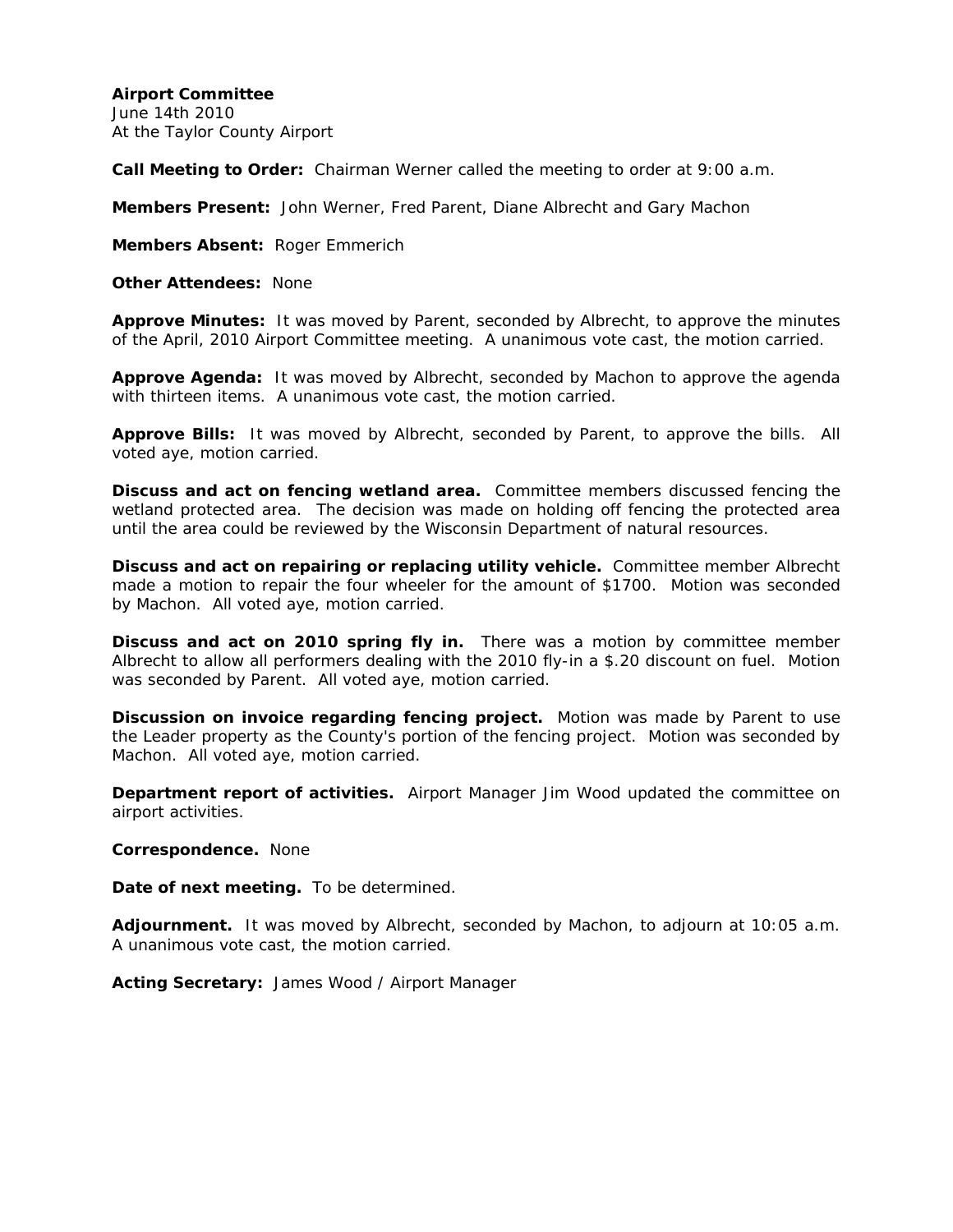**Airport Committee**  April 19, 2010 At the Taylor County Airport

**Call Meeting to Order:** Chairman Werner called the meeting to order at 9:02 a.m.

**Members Present:** John Werner, Fred Parent, Diane Albrecht and Roger Emmerich **Members Absent:** Gary Machon

**Other Attendees:** Steve Anderson, by teleconference; James Wood

**Approve Minutes.** It was moved by Parent, seconded by Albrecht, to approve the minutes of the March 2010 Airport Committee meeting. A unanimous vote cast, the motion carried.

**Approve Agenda.** It was moved by Albrecht, seconded by Emmerich to approve the agenda with thirteen items. A unanimous vote cast, the motion carried.

**Approve Bills.** It was moved by Emmerich, seconded by Albrecht, to approve the bills. All voted aye, motion carried.

**Discuss and act on upgrading software for credit card machines.** Committee member Emmerich made a motion to purchase the gold software package from QT Technologies for the amount of \$945. Motion was seconded by committee member Albrecht, all voted aye, motion carried.

**Discuss and act on possible action of negotiations with Jerry and Naomi Miller for additional relocation payment from the Taylor County airport.** Committee member Parent made a motion to have Steve Anderson deny relocation payments to the Miller's because of the bureau of Aeronautics and the Department of Commerce's recommendations. Motion was seconded by committee member Emmerich. All voted aye, motion carried.

**Discuss and act on approving part-time position along with a limited time position at the airport.** Committee member Emmerich made a motion to allow a short-term limited time position be filled until the permanent half-time assistant manager position be filled. Motion was seconded by Albrecht, all voted aye, motion carried.

**Discussion on finishing spring runway project.** Airport manager Wood discussed the items that need to be completed for the spring construction project. Wood also discussed unpaid bills that needed to be paid by the contractor prior to construction.

**Discuss and act on employee evaluation.** Airport committee members completed the airport manager's employee evaluation. Committee member Emmerich made a motion to approve the current evaluation. Motion was seconded by Albrecht, all voted aye, motion carried.

**Department report of activities.** Airport Manager Jim Wood updated the committee on airport activities. Wood discussed runway stripe painting along with crack filling activities that were planned for the upcoming month.

**Correspondence.** Committee members were given a letter regarding the Jerry Miller request.

**Date of next meeting.** To be determined.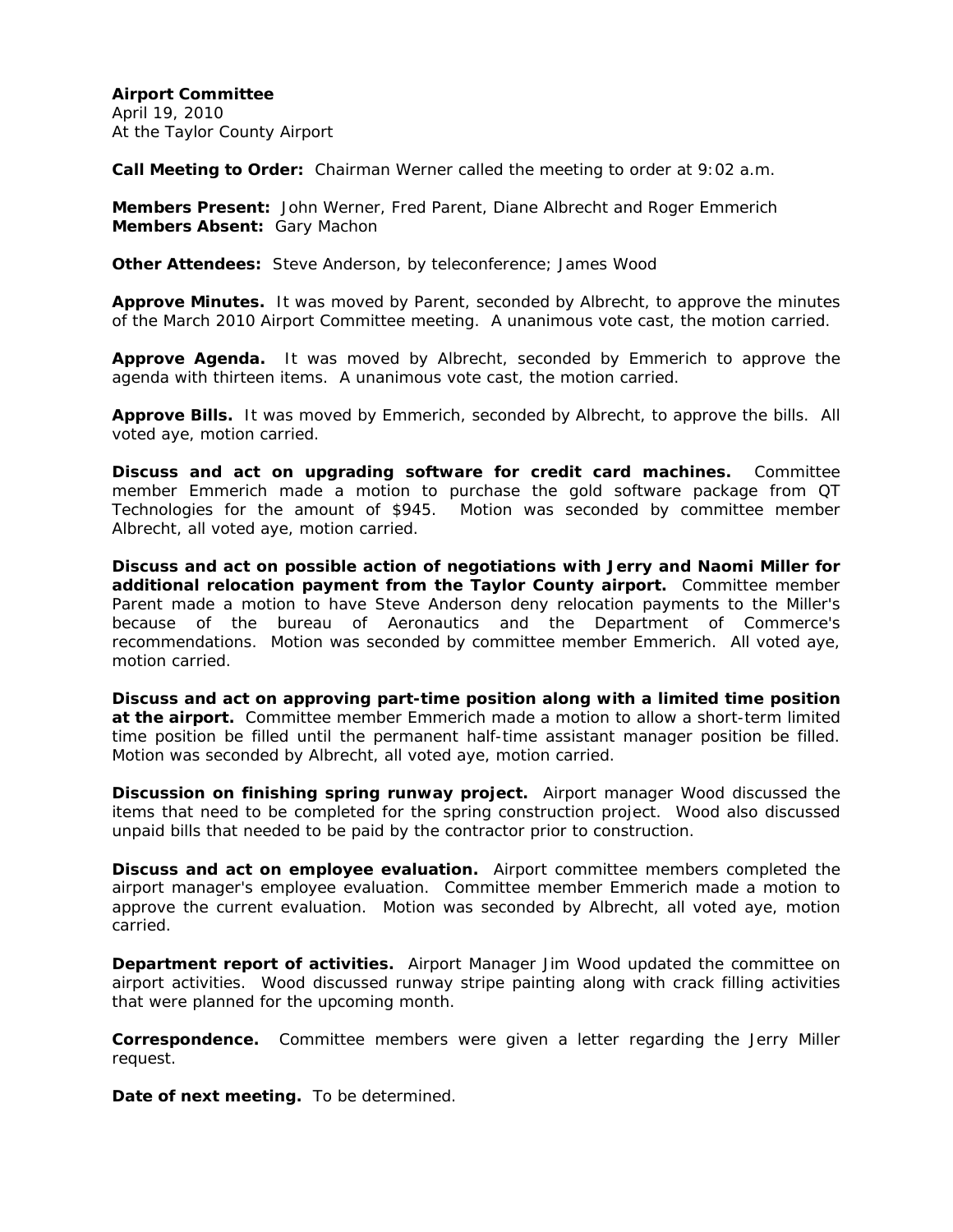**Adjournment.** It was moved by Albrecht, seconded by Parent, to adjourn at 10:20 a.m. A unanimous vote cast, the motion carried.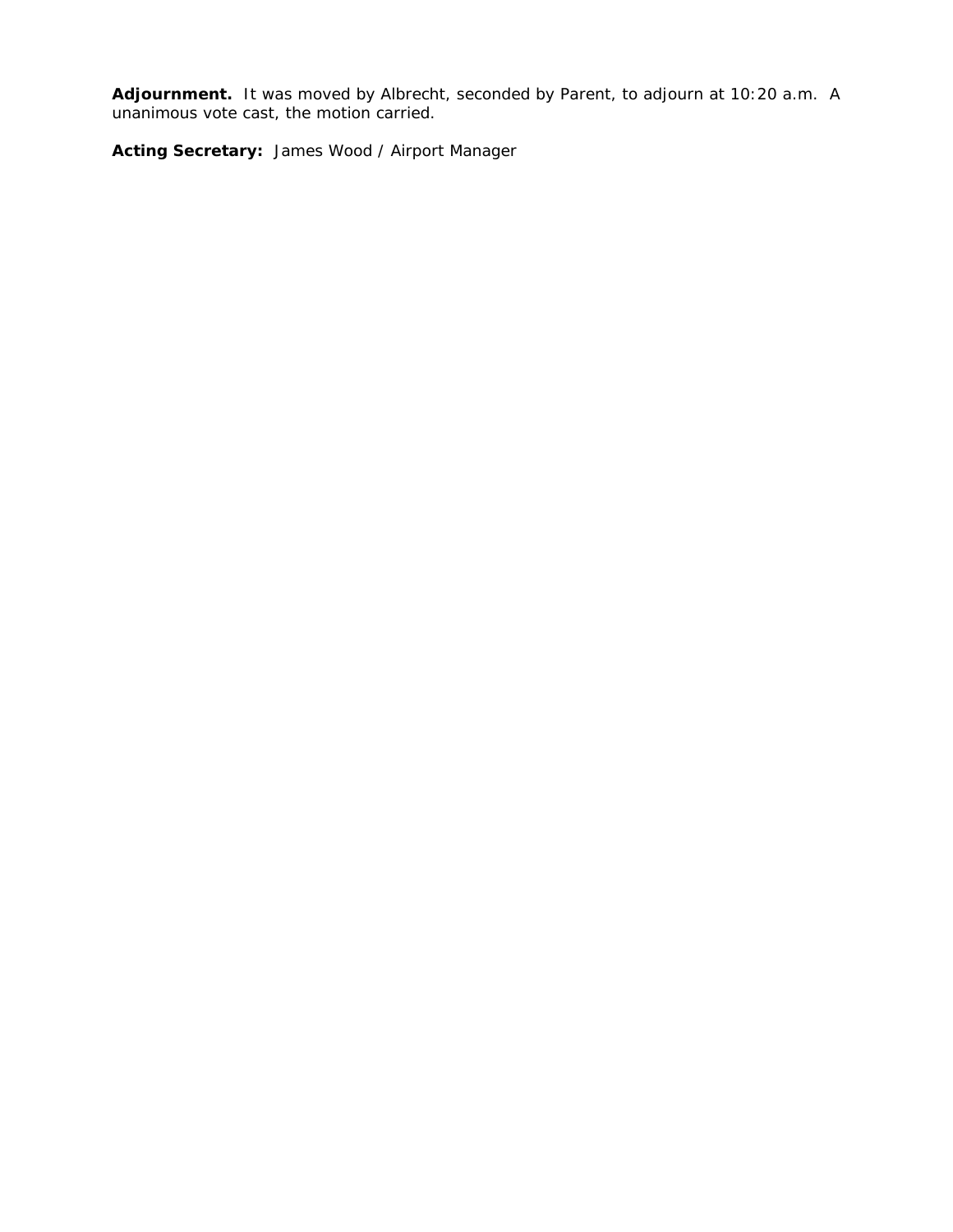March 23, 2010 At the Taylor County Airport

**Call Meeting to Order:** Chairman Werner called the meeting to order at 9:08 a.m.

**Members Present:** John Werner, Fred Parent, Diane Albrecht and Gary Machon **Members Absent:** Roger Emmerich

#### **Other Attendees:**

**Approve Minutes.** It was moved by Parent, seconded by Albrecht, to approve the minutes of the February 9, 2010, Airport Committee meeting. A unanimous vote cast, the motion carried.

**Approve Agenda.** It was moved by Albrecht, seconded by Machon to approve the agenda with ten items. A unanimous vote cast, the motion carried.

**Approve Bills:** It was moved by Albrecht, seconded by Machon, to approve the bills. All voted aye, motion carried.

**Discuss and act on changing hanger door requirements in County Code Section 36.12 (1) (a) & (b).** Committee member Parent made a motion to change the door height requirements from 12 foot to 10 foot. This resolution will be forwarded to county board in April 2010.

**Discussion on upgrading mowing equipment for airport.** Committee members were asked if they wanted to upgrade the 7 year old Steiner lawn mower. Committee members were given some operating costs that incurred the past year. There was concern over insufficient funds in the budget to support upgrading the mower. Committee members tabled this issue.

**Discuss and act on spring runway project.** Committee members were given a list of items that still needed to be completed this spring. Contractor start date was still unknown. It was anticipated that in June the second phase of the project would be complete.

**Department report of activities.** Airport Manager Jim Wood updated the committee on airport activities. Wood discussed conference dates.

**Correspondence.** Airport Manager Wood discussed correspondence he had received the past month.

**Date of next meeting.** (tentative)

**Adjournment.** It was moved by Albrecht, seconded by Machon, to adjourn at 10:35 a.m. A unanimous vote cast, the motion carried.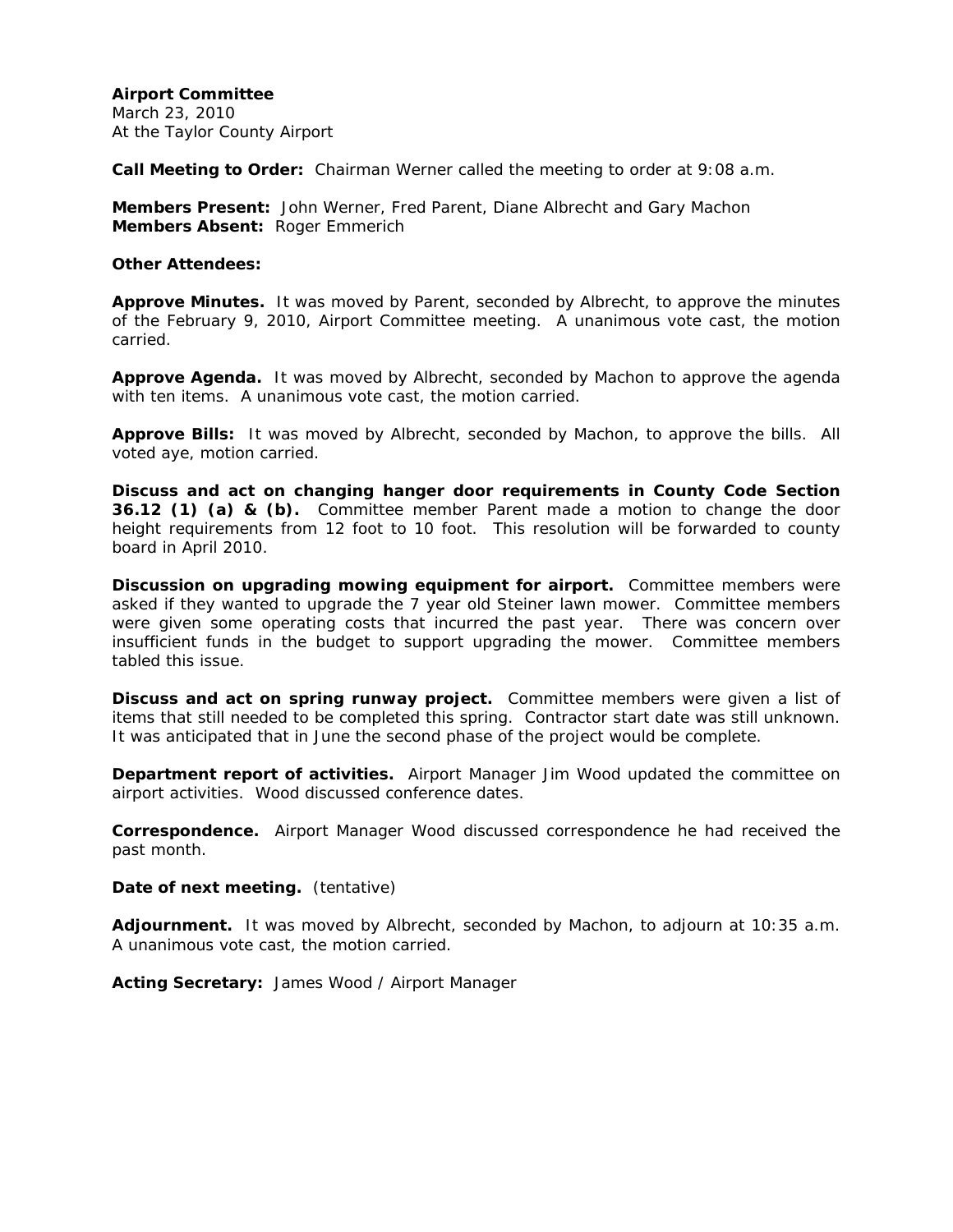February 9, 2010 At the Taylor County Airport

**Call Meeting to Order:** Chairman Werner called the meeting to order at 9:05 a.m.

**Members Present:** John Werner, Fred Parent, Gary Machon, Diane Albrecht and Roger Emmerich **Members Absent:** None

**Other Attendees:** Brian Wilson and County Board Chairman Jim Metz.

**Approve Minutes.** It was moved by Parent, seconded by Emmerich to approve the minutes of the December 2009 Airport Committee meeting. A unanimous vote cast, the motion carried.

**Approve Agenda.** It was moved by Albrecht, seconded by Emmerich to approve the agenda with thirteen items. A unanimous vote cast, the motion carried.

**Approve Bills:** It was moved by Albrecht, seconded by Machon, to approve the bills. All voted aye, motion carried.

**Discuss and act on new hanger applications along with resolution for County Board.** Committee member Emmerich made a motion to accept the applications for hanger rental as presented to the airport committee. Emmerich's motion also asked to forward the resolution (section 36.03) to the Taylor County Board.

**Discuss and act on height zoning ordinance for a water tower in Stetsonville.** Committee member Emmerich made a motion to approve the request for the Village of Stetsonville to construct a water tower that would exceed the Taylor County height limitation zoning ordinance by 9 feet pending FAA approval of this matter. Motion was seconded by Machon. All voted aye, motion carried.

Committee member Emmerich made a motion to ask the Village of Stetsonville to consider lighting the water tower for safety purposes. Motion was seconded by Albrecht. All voted aye, motion carried.

**Discuss and act on 100 low lead fuel tank repairs.** Committee member Emmerich made a motion to repair the 100 low lead fuel tank per low bid for the amount of \$5200 sent by Armor Shield USA. Motion was seconded by Machon. All voted aye, motion carried.

**Discuss and act on expansion plans for new terminal area.** Committee members were given four different options for utilizing the current Hurd Windows hanger as part of the airport operations. Committee members were given some options along with some cost-savings for tying into the existing building. County Board Chairman Jim Metz addressed the committee with a possible buyer for that hanger. Committee member Emmerich made a motion to resume the plans of having the new terminal area be designed with the current AWOS station as is per December 2009 drawings. Motion was seconded by Machon. All voted aye, motion carried.

**Department report of activities.** Airport Manager Jim Wood updated the committee on airport activities. Committee members were given dates of the upcoming conferences.

**Correspondence.** Committee members were given a letter to them regarding the Jerry Miller relocation claim.